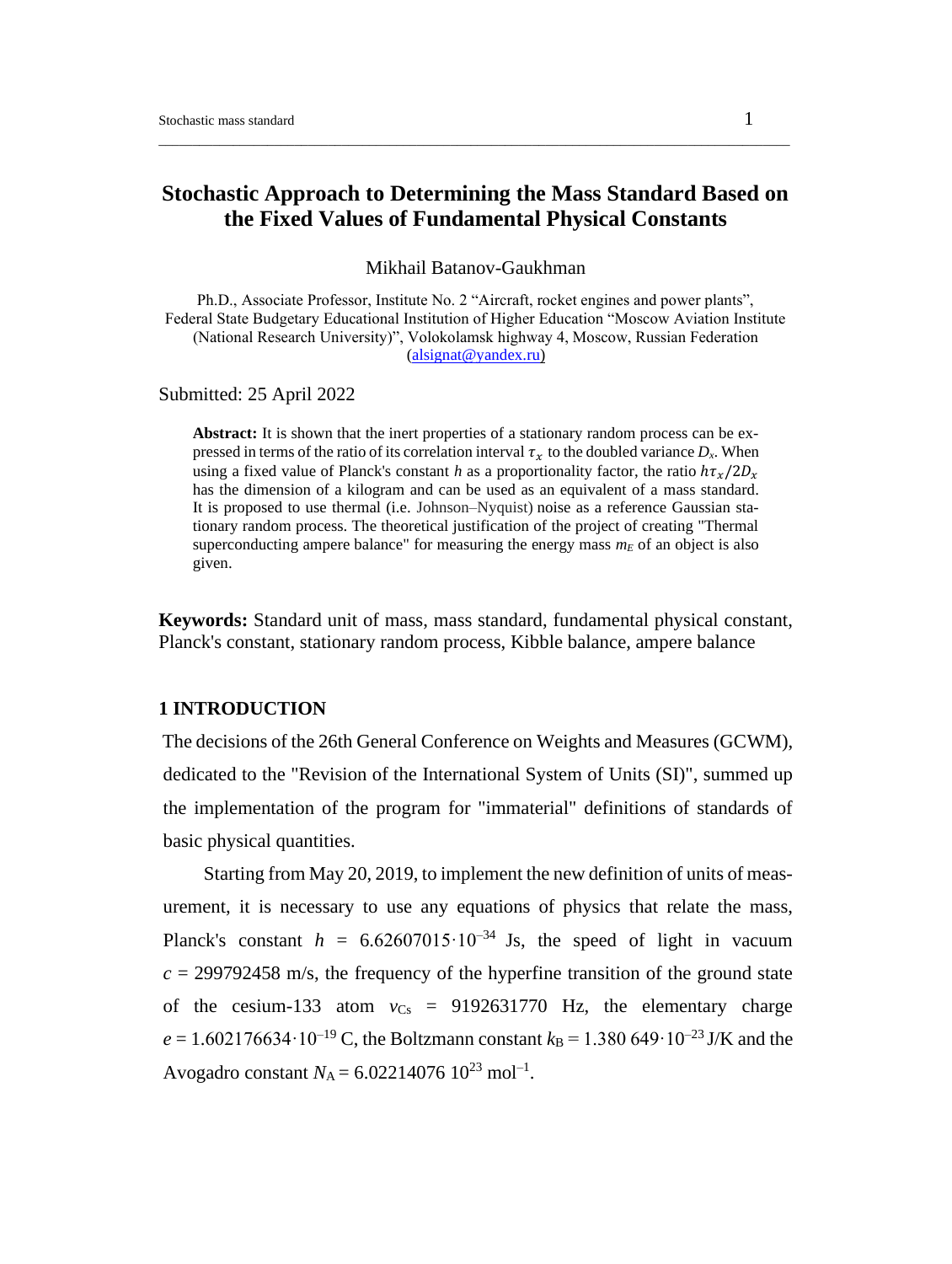One of the main directions in the implementation of the mass standard based on the new definition of SI is the development of two projects "Kibble balance" and "Counting atoms in a quasi-ideal ball of silicon-28  $(^{28}Si)$ " (hereinafter "Counting atoms") [4,5].

\_\_\_\_\_\_\_\_\_\_\_\_\_\_\_\_\_\_\_\_\_\_\_\_\_\_\_\_\_\_\_\_\_\_\_\_\_\_\_\_\_\_\_\_\_\_\_\_\_\_\_\_\_\_\_\_\_\_\_\_\_\_\_\_\_\_\_\_\_\_\_\_\_\_\_\_\_\_\_

"Kibble balance" is based on the relationship between gravitational mass and Planck's constant [1,2]

$$
m_g = \frac{jd^2f^2h}{4gv},\tag{1}
$$

where

*j* is an integer associated with the Landau factor in the quantum Hall effect;

*d* is an integer associated with the Shapiro steps in the Josephson effect;

- *f* is the excitation frequency of the transition between two superconductors in the Josephson effect.
- $\nu$  is the speed of movement of the winding in a constant magnetic field.

 $g$  is the free fall acceleration at the location of the watt balance.

"Counting atoms" is due to the proportionality between the inert mass of  $^{28}Si$ and the Avogadro constant [4]

$$
m_i = m_{Si} v_{Si} N_A , \qquad (2)
$$

where  $m_{\text{Si}}$  is the atomic mass of <sup>28</sup>Si;  $v_{\text{Si}}$  is the number of moles of <sup>28</sup>Si in 1 kg.

These projects are related to each other, because without quasi-ideal <sup>28</sup>Si balls having a mass of 1 kg with a relative error of about  $10^{-8}$ , it is impossible to compare the readings of "Kibble balances" located in various laboratories around the world. On the other hand, without the "Kibble balance" it is impossible to verify the equivalence of the inert mass of a quasi-ideal  $^{28}$ Si ball to its gravitational mass [4].

Both of the above projects are an undoubted progress in the field of practical metrology, because their accuracy increases by an order of magnitude the accuracy of the international prototype of the kilogram, stored in the International Bureau of Weights and Measures. Also, these projects are reproducible in any laboratory in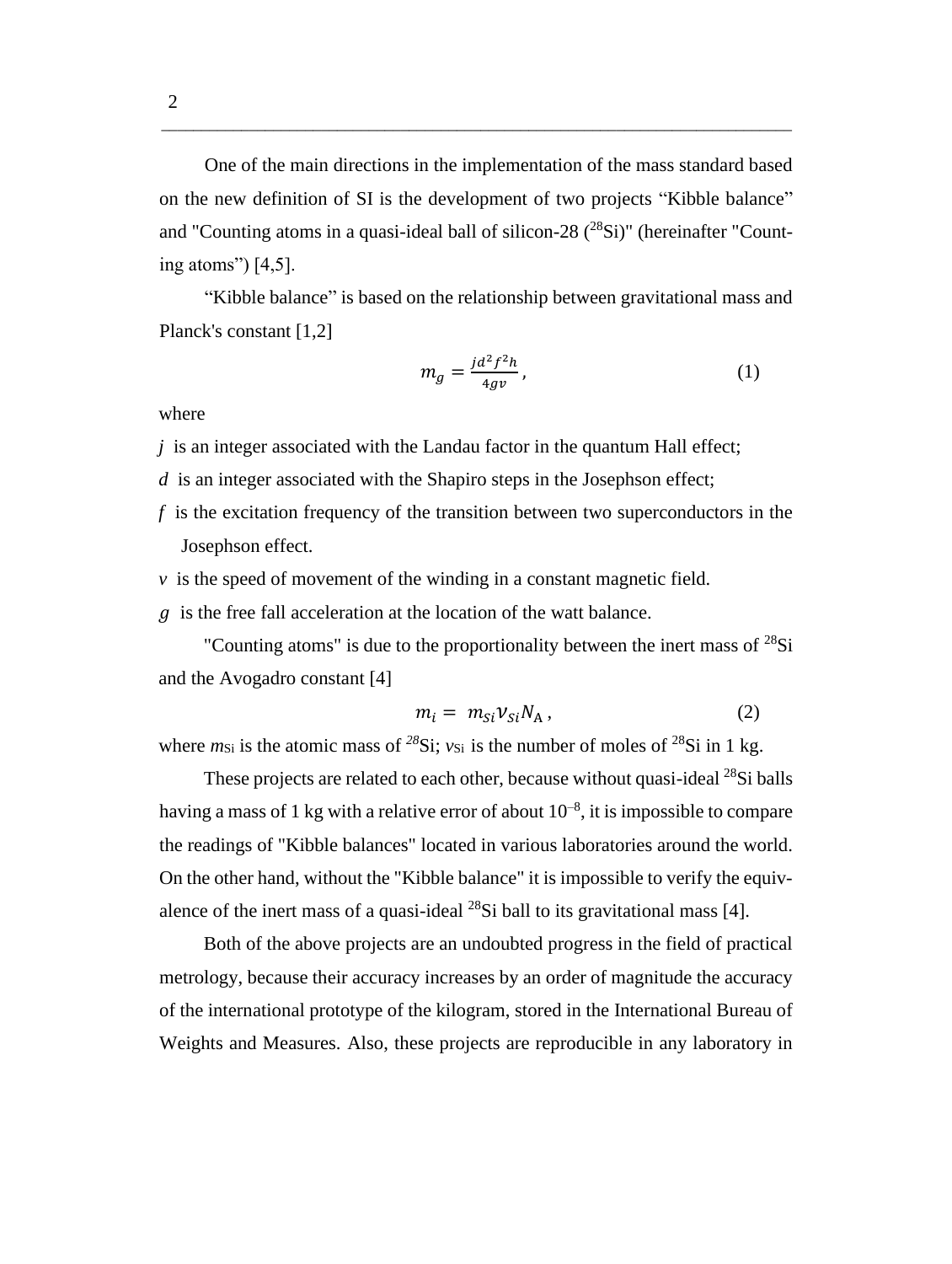the world based on the above fundamental physical principles and fixing the numerical values of the constants *h* and *N*A.

\_\_\_\_\_\_\_\_\_\_\_\_\_\_\_\_\_\_\_\_\_\_\_\_\_\_\_\_\_\_\_\_\_\_\_\_\_\_\_\_\_\_\_\_\_\_\_\_\_\_\_\_\_\_\_\_\_\_\_\_\_\_\_\_\_\_\_\_\_\_\_\_\_\_\_\_\_\_\_\_\_\_\_\_\_\_\_\_\_\_\_\_\_

At the same time, these projects have a number of shortcomings [4].

The Kibble balance is one of the most complex measuring systems in the world, because in addition to using the superconducting Josephson effect and the quantum Hall effect, it is necessary to measure with high accuracy the speed *v* of the coil in a uniform magnetic field, as well as the free fall acceleration  $q$  at the location of the watt-balance.

The disadvantages of the silicon ball include the possibility of contamination of its surface. In addition, <sup>28</sup>Si crystals are never perfect and monoisotopic [4]. Therefore, it is necessary to take into account corrections for the content of impurities, for defects in the <sup>28</sup>Si crystal lattice (vacancies and interstices), for the formation of an oxide film, and for adsorbed water molecules by the surface layer of the silicon ball. It is also necessary to take into account the mass defect related to the binding energy of the atoms of the  $^{28}Si$  single crystal [4].

This article proposes a different, stochastic approach to determining the mass standard, based on the relationship between the ratio of the main averaged characteristics of a stationary random process and the ratio of Planck's constant to the mass of a particle participating in this process.

## **2. Relationship between mass, Planck's constant and the characteristics of a stationary random process**

The article [6] considers a stationary random process associated with the change in the projection of the location of a chaotic wandering particle (such as a Brownian particle) with time *t* (see Figure 1)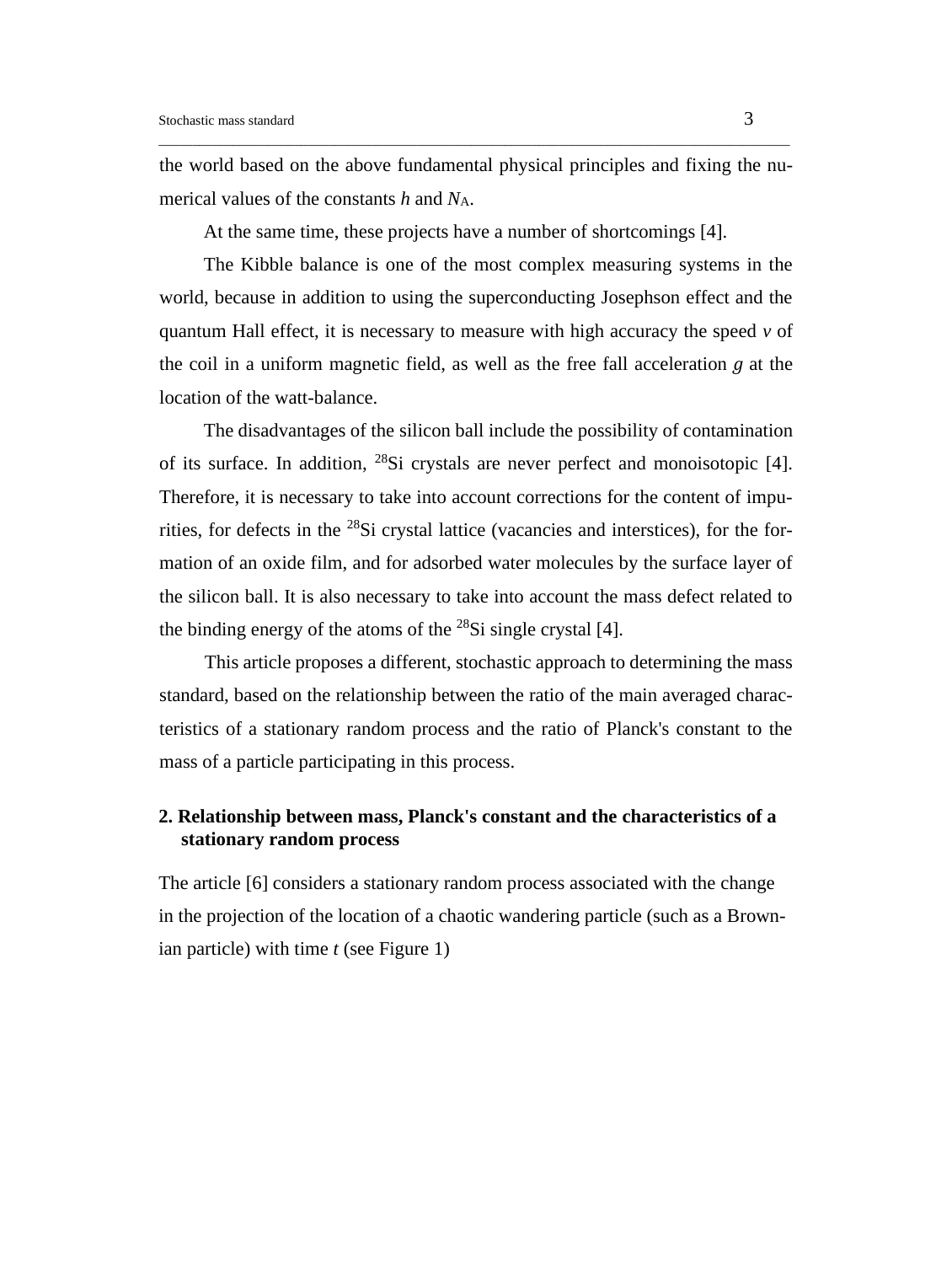

**Fig. 1** *N* realizations of a stationary random process with an autocorrelation interval  $\tau_x \approx \tau_{xcor}$ . These implementations can be interpreted, for example, as changes over time *t* of the projection onto the *X* axis of the location of a particle randomly wandering in a closed region of 3-dimensional space

\_\_\_\_\_\_\_\_\_\_\_\_\_\_\_\_\_\_\_\_\_\_\_\_\_\_\_\_\_\_\_\_\_\_\_\_\_\_\_\_\_\_\_\_\_\_\_\_\_\_\_\_\_\_\_\_\_\_\_\_\_\_\_\_\_\_\_\_\_\_\_\_\_\_\_\_\_\_\_

As a result of the analysis of this stationary random process  $x(t)$  in [6], the following procedure was developed for obtaining the probability density function (PDF)  $\rho(x)$  of the derivative of this process with a known one-dimensional PDF  $\rho(x)$  of the process itself:

*a*) The initial one-dimensional PDF  $\rho(x)$  of a stationary random process is represented as a product of two probability amplitude (PA)

$$
\rho(x) = \psi(x)\psi(x) = \psi(x)^2; \tag{3}
$$

*b*) Two Fourier transforms are performed

$$
\phi(x') = \frac{1}{\sqrt{2\pi\eta_x}} \int_{-\infty}^{\infty} \psi(x) \exp\{ix'x/\eta_x\} dx, \tag{4}
$$

$$
\phi^*(x') = \frac{1}{\sqrt{2\pi\eta_x}} \int_{-\infty}^{\infty} \psi(x) \exp\{-ix'x/\eta_x\} dx \tag{5}
$$

*c*) The desired PDF of the derivative of the studied stationary random process is found

$$
\rho(x') = \phi(x')\phi^*(x') = |\phi(x')|^2, \tag{6}
$$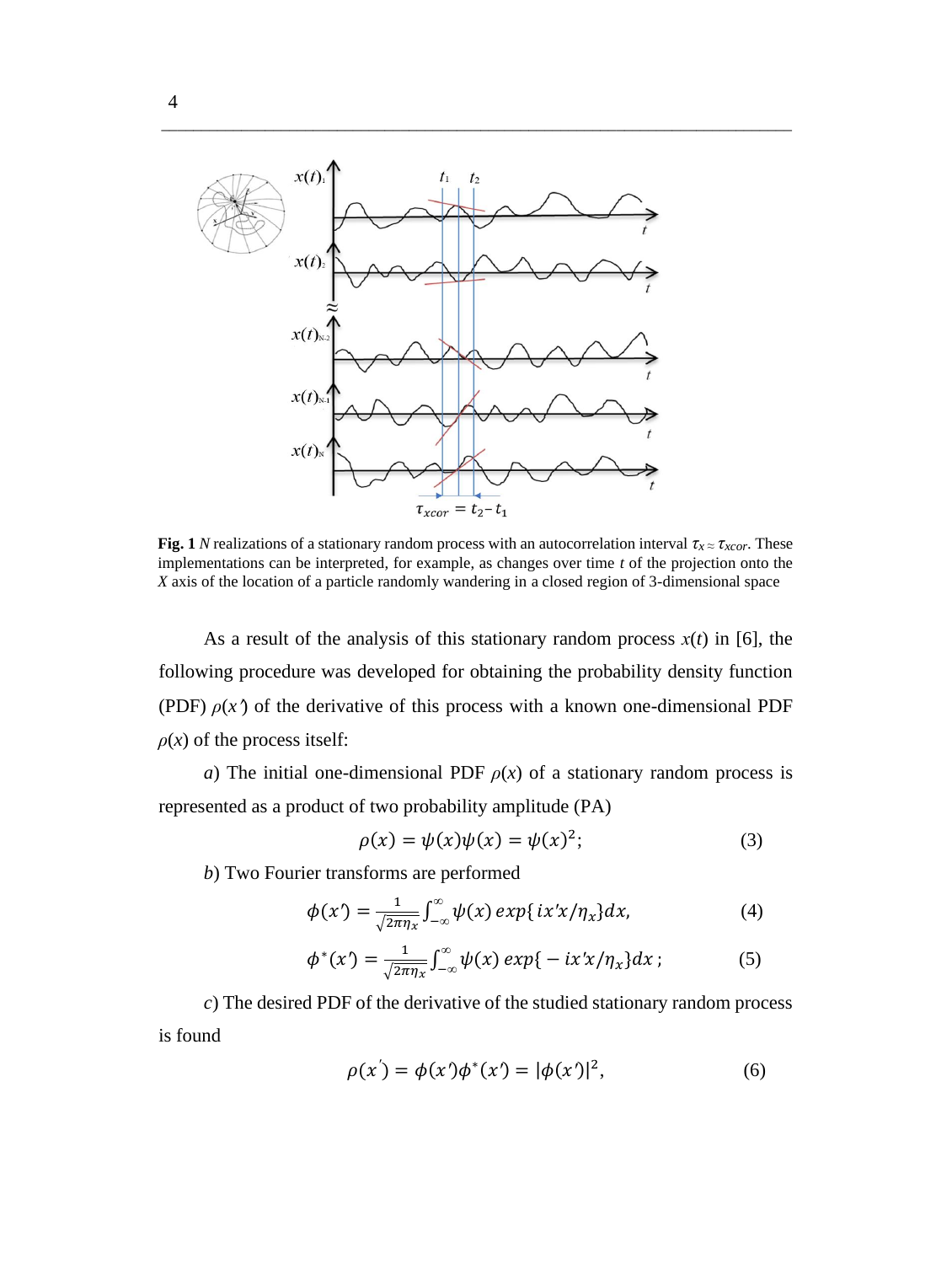where, according to Ex. (52) in [6]

$$
\eta_x = \frac{2\sigma_x^2}{\tau_x} \tag{7}
$$

 $\sigma_x$  is the standard deviation of the original stationary random process  $x(t)$ ;

 $\tau_x$  is autocorrelation interval of the same random process (see Figure 1).

For example, consider a Gaussian stationary random process  $x(t)$ . In each section  $t_i$  of this process, the random variable  $x$  is distributed according to the Gauss law:

\_\_\_\_\_\_\_\_\_\_\_\_\_\_\_\_\_\_\_\_\_\_\_\_\_\_\_\_\_\_\_\_\_\_\_\_\_\_\_\_\_\_\_\_\_\_\_\_\_\_\_\_\_\_\_\_\_\_\_\_\_\_\_\_\_\_\_\_\_\_\_\_\_\_\_\_\_\_\_\_\_\_\_\_\_\_\_\_\_\_\_\_\_

$$
\rho(x) = \frac{1}{\sqrt{2\pi\sigma_x^2}} exp{-(x - a_x)^2 / 2\sigma_x^2},
$$
\n(8)

where  $\sigma_x^2 = D_x$  and  $a_x$  are the variance and expected value, resp., of the random process *x*(*t*) under study.

According to Ex. (3), we represent PDF (8) as a product of two probability amplitudes

$$
\rho(x) = \psi(x)\psi(x),
$$
  

$$
\psi(x) = \frac{1}{\sqrt{2\pi\sigma_x^2}} exp{-(x - a_x)^2/4\sigma_x^2}.
$$
 (9)

where  $\psi$ 

Let's substitute PA (9) into Exs. (4) and (5)

$$
\phi(x') = \frac{1}{\sqrt{2\pi}} \int_{-\infty}^{\infty} \frac{1}{4\sqrt{2\pi\sigma_x^2}} exp\{-(x-a_x)^2/4\sigma_x^2\} exp\{ix'x/\eta_x\} dx,\qquad(10)
$$

$$
\phi^*(x') = \frac{1}{\sqrt{2\pi}} \int_{-\infty}^{\infty} \frac{1}{4\sqrt{2\pi\sigma_x^2}} exp\{-(x-a_x)^2/4\sigma_x^2\} exp\{-ix'x/\eta_x\} dx \quad (11)
$$

and perform the integration

$$
\phi(x') = \frac{1}{\sqrt[4]{2\pi\eta_x^2/(2\sigma_x)^2}} exp\{-x'^2/[2\eta_x/(2\sigma_x)]^2\} exp\{ia_x x'/\eta_x\},\tag{12}
$$

$$
\phi^*(x') = \frac{1}{\sqrt[4]{2\pi\eta_x^2/(2\sigma_x)^2}} exp\{-x'^2/[2\eta_x/(2\sigma_x)]^2\} exp\{-ia_x x'/\eta_x\}. \quad (13)
$$

In accordance with Ex.  $(6)$ , we multiply the PDF  $(12)$  and  $(13)$ , as a result we get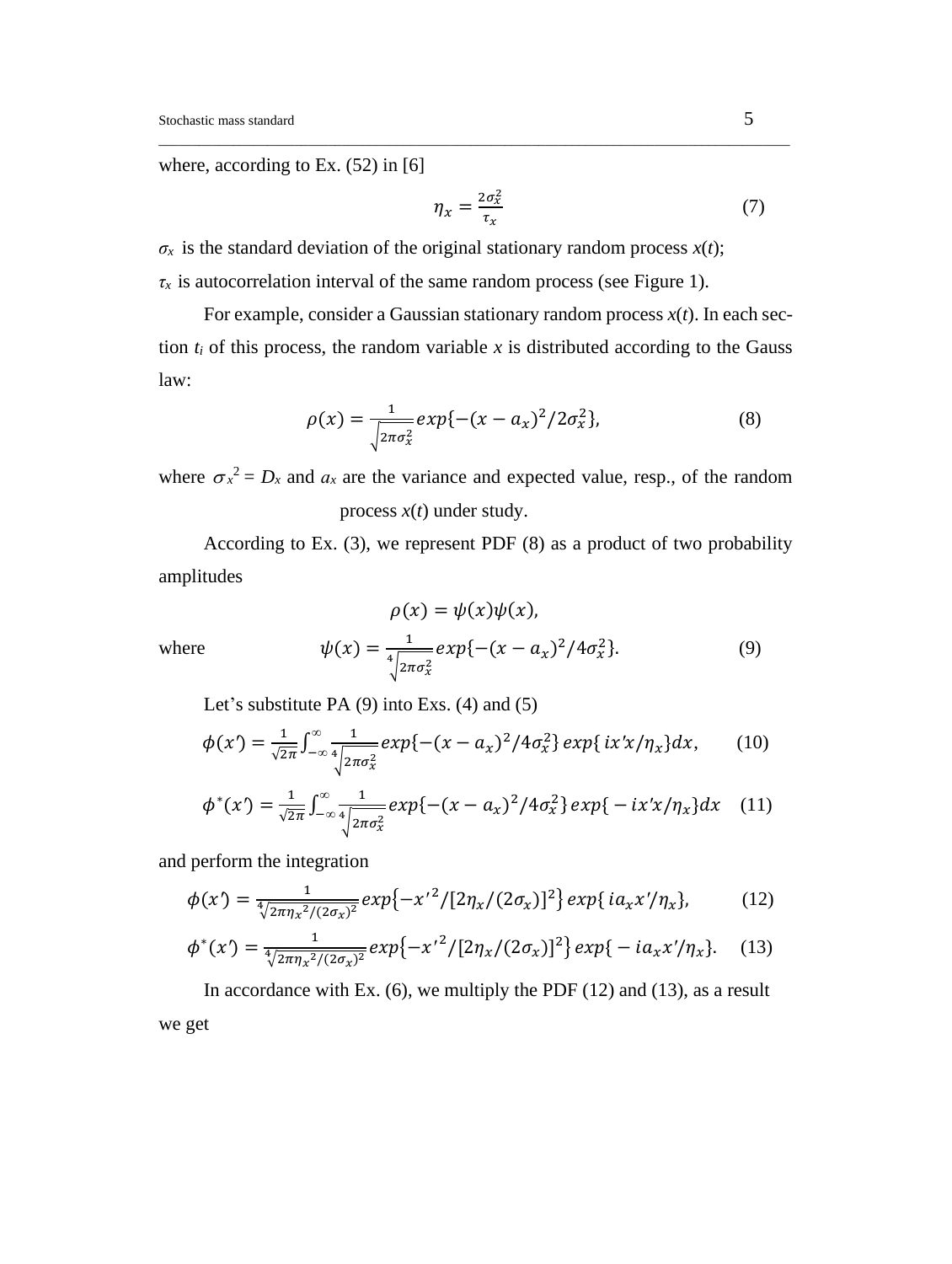$$
\rho(x') = \frac{1}{\sqrt{2\pi \left(\frac{\eta_x}{2\sigma_x}\right)^2}} \exp\left\{-\frac{x'^2}{2\left(\frac{\eta_x}{2\sigma_x}\right)^2}\right\} \tag{14}
$$

is PDF of the derivative of the stationary Gaussian random process *x*(*t*).

In quantum mechanics, for the transition from the coordinate representation of the position of the particle

\_\_\_\_\_\_\_\_\_\_\_\_\_\_\_\_\_\_\_\_\_\_\_\_\_\_\_\_\_\_\_\_\_\_\_\_\_\_\_\_\_\_\_\_\_\_\_\_\_\_\_\_\_\_\_\_\_\_\_\_\_\_\_\_\_\_\_\_\_\_\_\_\_\_\_\_\_\_\_

$$
\rho(x) = \psi(x)\psi^*(x) \tag{15}
$$

a similar procedure is applied to its momentum representation

$$
\phi(p_x) = \frac{1}{\sqrt{2\pi\hbar}} \int_{-\infty}^{\infty} \psi(x) \exp\{ip_x x/\hbar\} dx, \qquad (16)
$$

$$
\phi^*(p_x) = \frac{1}{\sqrt{2\pi\hbar}} \int_{-\infty}^{\infty} \psi^* \exp\{-ip_x x/\hbar\} dx, \qquad (17)
$$

where in the non-relativistic case (i.e., at low particle speeds compared to the speed of light)

$$
p_x = mv_x = m\frac{dx}{dt} = mx',\qquad(18)
$$

is the *x*-component of the particle's momentum, which is related to its velocity  $v_x$ (i.e., the derivative of its coordinate x with respect to time);

$$
\hbar = h/2\pi \tag{19}
$$

is the reduced Planck constant.

The PDF of the *x*-component of the particle momentum is equal to

$$
\rho(p_x) = \phi(p_x)\phi^*(p_x) = |\phi(p_x)|^2. \tag{20}
$$

If the position of the particle is described by the Gaussian PDF (8), then performing actions  $(15) - (20)$  we obtain

$$
\rho(p_x) = |\psi(p_x)|^2 = \frac{1}{\sqrt{2\pi \left(\frac{h}{2\sigma_x}\right)^2}} exp\left\{-\frac{p_x^2}{2\left(\frac{h}{2\sigma_x}\right)^2}\right\}.
$$
 (21)

Taking into account Ex. (18), we have the PDF of the derivative of the random process under study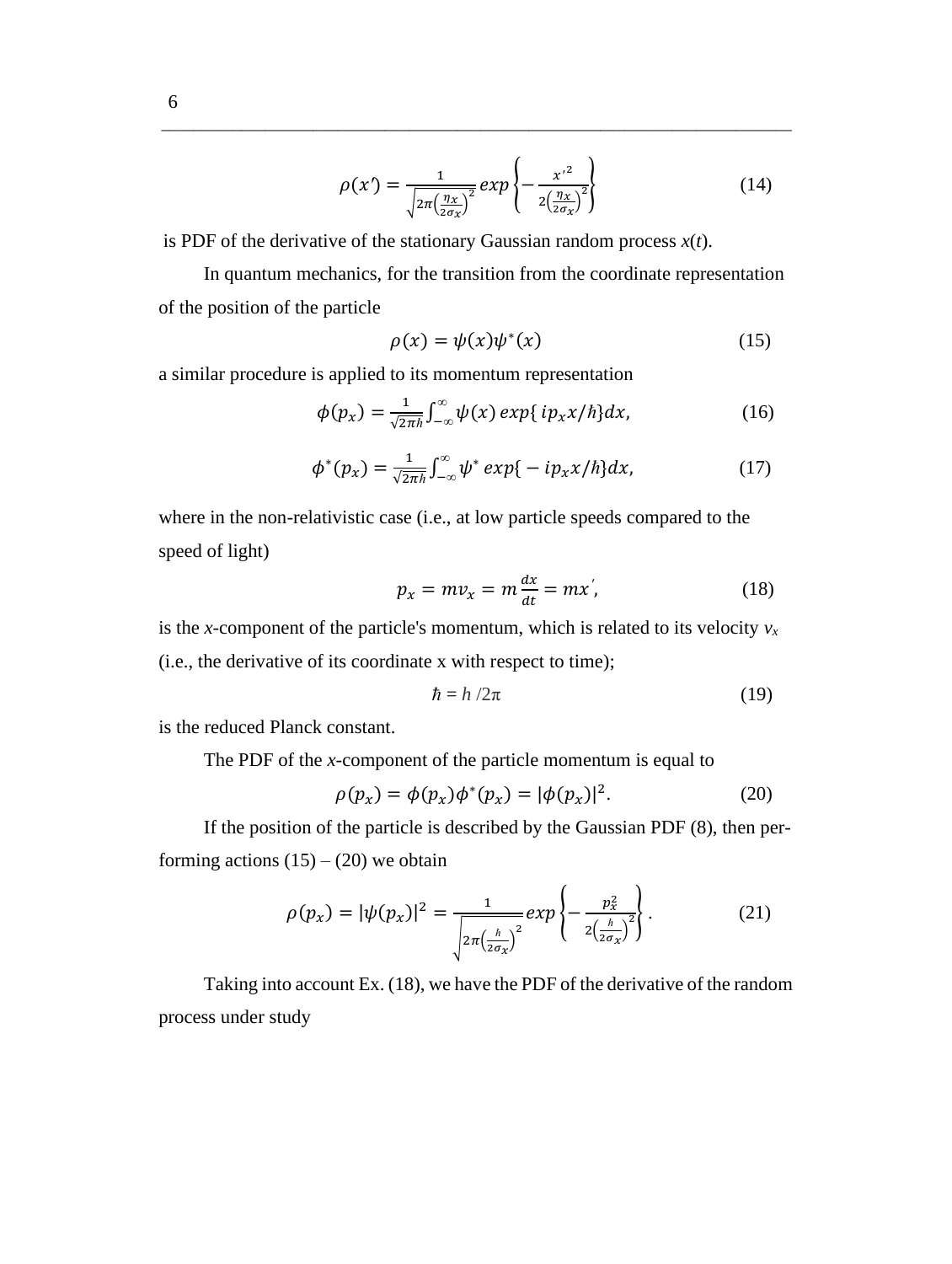$$
\rho(x') = \frac{1}{\sqrt{2\pi \left(\frac{h}{m2\sigma_X}\right)^2}} exp\left\{-\frac{x'^2}{2\left(\frac{h}{m2\sigma_X}\right)^2}\right\}.
$$
\n(22)

Comparing the PDFs of the derivatives (14) and (22), we find that if the stochastic and quantum mechanical approaches considered above refer to the same stationary random process, then

\_\_\_\_\_\_\_\_\_\_\_\_\_\_\_\_\_\_\_\_\_\_\_\_\_\_\_\_\_\_\_\_\_\_\_\_\_\_\_\_\_\_\_\_\_\_\_\_\_\_\_\_\_\_\_\_\_\_\_\_\_\_\_\_\_\_\_\_\_\_\_\_\_\_\_\_\_\_\_\_\_\_\_\_\_\_\_\_\_\_\_\_\_

$$
\eta_x := \frac{\hbar}{m} \,. \tag{23}
$$

Let's write this relation taking into account Ex. (7)

$$
\frac{2\sigma_x^2}{\tau_x} := \frac{\hbar}{m} \left[ \frac{m^2}{s} \right]. \tag{24}
$$

Both sides of this ratio have the dimension of kinematic viscosity  $[m^2/s]$ .

Relationship (24) implies a connection between the inertial mass of a chaotically wandering particle, the reduced Planck constant and the main characteristics of a stationary random process in which this particle participates

$$
m := \frac{\hbar \tau_x}{2\sigma_x^2} \,. \tag{25}
$$

It can be seen from Ex. (25) that the ratio  $2\tau_x/\sigma_x^2$  determines the inert properties of a chaotically wandering particle. The larger the autocorrelation interval  $\tau_x$ of the random process under study, the smoother the change in the direction of particle motion (i.e., the more inert). On the other hand, the greater the dispersion  $D_x = \sigma_x^2$  (characterizing the average deviation of a wandering particle from the average value), the less its resistance (inertia).

Thus, the inert properties of chaotically wandering particle are directly proportional to  $\tau_x$  and inversely proportional to  $2\sigma_x^2$ .

## **3. Statistical approach to the determination of the mass standard**

Let's rewrite relation (25) taking into account (19)

$$
m := \frac{h\tau_x}{4\pi\sigma_x^2} \,. \tag{26}
$$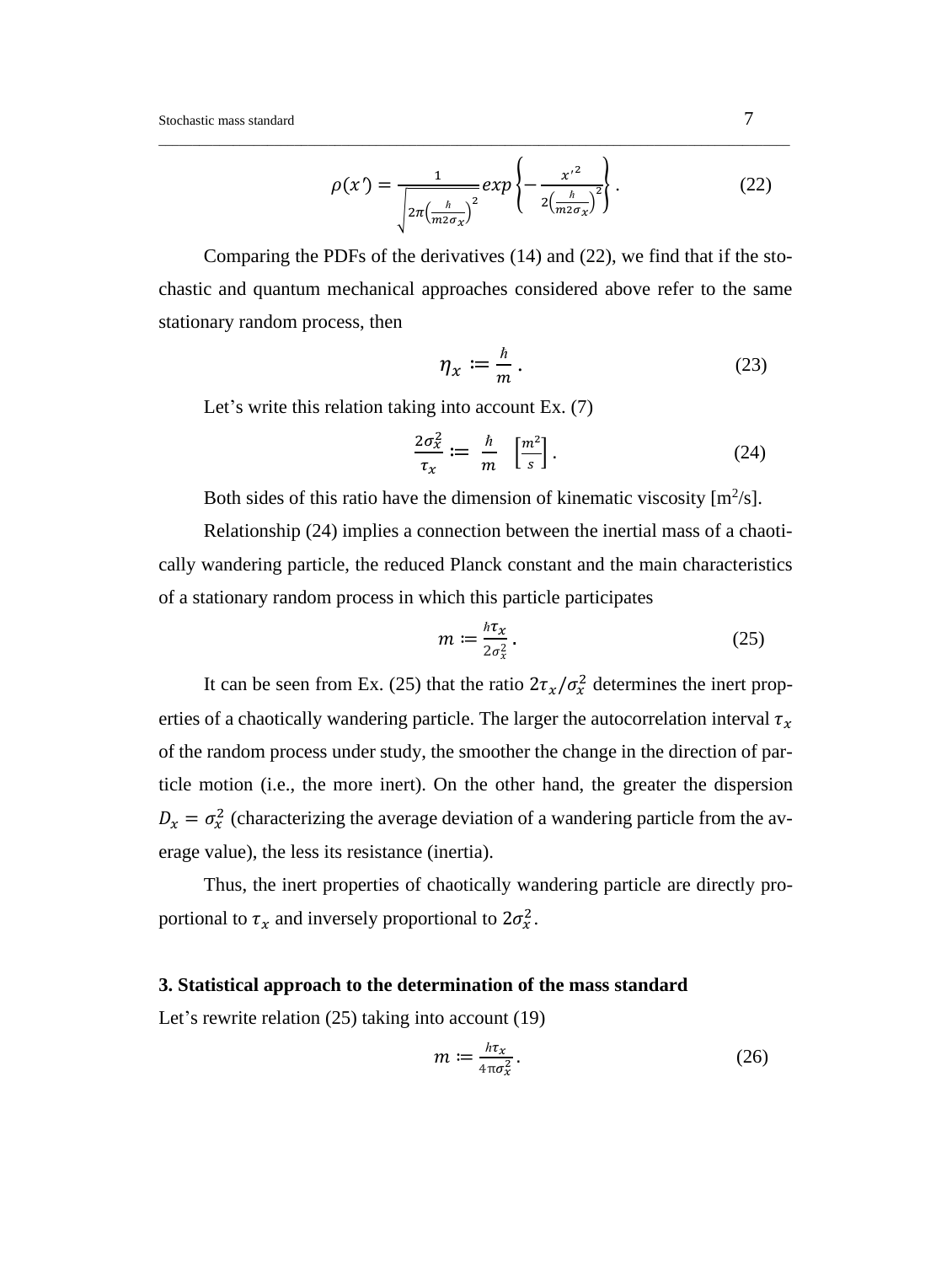The use of relation (26) to determine the mass standard is fully consistent with the resolutions of the 26th GCWM. Indeed, in this expression there is a direct relationship between the mass and Planck's constant *h*.

\_\_\_\_\_\_\_\_\_\_\_\_\_\_\_\_\_\_\_\_\_\_\_\_\_\_\_\_\_\_\_\_\_\_\_\_\_\_\_\_\_\_\_\_\_\_\_\_\_\_\_\_\_\_\_\_\_\_\_\_\_\_\_\_\_\_\_\_\_\_\_\_\_\_\_\_\_\_\_

Therefore, if in nature there is a sufficiently stable stationary random process *x*(*t*) with PDF close to Gaussian, then it can be taken as a standard and put it as the basis for determining the standard of inertial mass.

To do this, it is necessary to make two representative samples from this process:  $x_{k1}$  (into section  $t_1$ ) and  $x_{k2}$  (into section  $t_2$ ) (see Figure 1), at a distance between sections  $\tau_{xcor} = t_2 - t_1$  (where  $\tau_{xcor}$  is an estimate of the autocorrelation interval  $\tau_x$ ), at which Pearson's autocorrelation coefficient  $r(x_{k1}, x_{k2})$  is less than some critical parameter  $\varepsilon_{cr}$  steadily tending to zero ( $\varepsilon_{cr} \rightarrow 0$ ) (see Figure 2)

$$
r(x_1, x_2) = \frac{\sum_{k=1}^{N} (x_{k1} - \overline{x_{k1}})(x_{k2} - \overline{x_{k2}})}{(N-1)\sqrt{D_{x1}D_{x2}}} < \varepsilon_{cr} \to 0,\tag{27}
$$

где  $\overline{x_1}$ ,  $D_{x1}$  – expected value and variance in cross section  $t_1$ ;  $\overline{x_2}$ ,  $D_{x2}$  – expected value and variance in cross section *t*<sub>2</sub>.



**Fig.** 2 The autocorrelation interval  $\tau_x \approx \tau_{xcor}$  is the time interval between the values of the correlation function  $R(\tau=0)$  and  $R(\tau_{xcor}) < \varepsilon_{cr}$ , where  $\varepsilon_{cr}$  is a small critical parameter steadily tending to zero  $(\varepsilon_{cr}\rightarrow 0)$ 

For a stationary random process, the following conditions are met

$$
\overline{x_1} = \overline{x_2} = \overline{x}, \quad D_{x1} = D_{x2} = D_x. \tag{28}
$$

Therefore, Ex. (26) can be represented as an approximate equality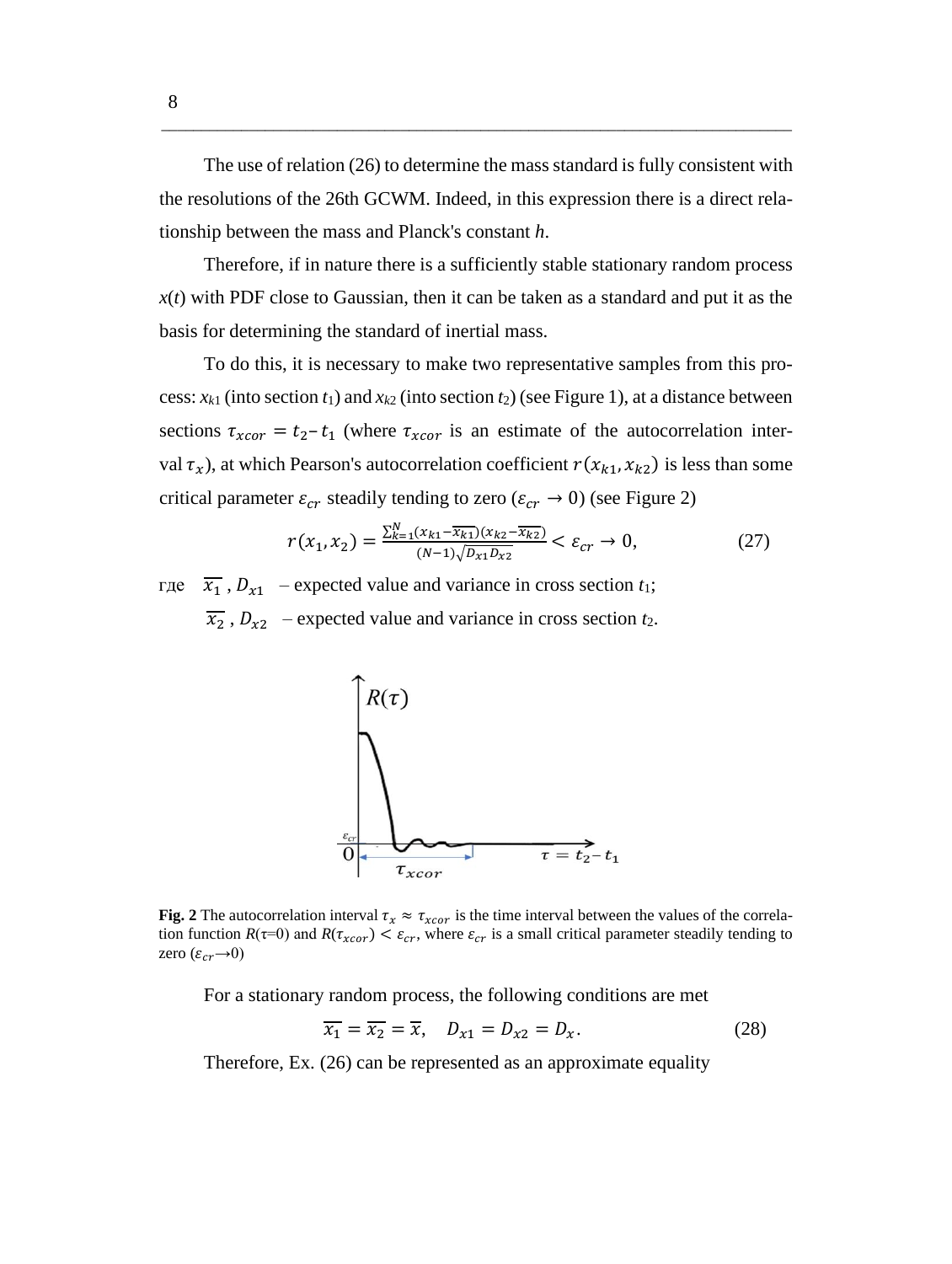$$
m \approx \frac{h\tau_{xcor}}{4\pi D_x} \,. \tag{29}
$$

To use Ex. (29) as an equivalent of the mass standard, it is necessary:

\_\_\_\_\_\_\_\_\_\_\_\_\_\_\_\_\_\_\_\_\_\_\_\_\_\_\_\_\_\_\_\_\_\_\_\_\_\_\_\_\_\_\_\_\_\_\_\_\_\_\_\_\_\_\_\_\_\_\_\_\_\_\_\_\_\_\_\_\_\_\_\_\_\_\_\_\_\_\_\_\_\_\_\_\_\_\_\_\_\_\_\_\_

1] Choose a stable stationary random process with PDF close to a Gaussian distribution, which can be carried out in any metrological laboratory;

2] Estimate its variance  $D_x$  (with a confidence level corresponding to  $n\sigma_x = n\sqrt{D_x}$ , where *n* is any natural number providing a given level of accuracy);

3] Estimate the correlation interval  $\tau_{xcor}$  at a fixed value of the critical parameter  $\varepsilon_{cr}$ .

#### **3. Reference thermal noise**

The thermal noise of the resistor c (i.e., the Johnson-Nyquist noise) is proposed as a reference stationary random process with an almost Gaussian PDF.

 The spectral density of the squared average electromotive force (EMF) of thermal noise has the form [8]

$$
\langle e_T^2 \rangle_f = 4k_B TR \frac{hf}{k_B T} \left( \exp \frac{hf}{k_B T} - 1 \right)^{-1} [V^2 / Hz], \tag{30}
$$

where  $T$  is the temperature,  $R$  is the resistance.

The graph of this function is shown in Figure 3.



**Fig. 3** The spectral density of squared average EMF of the thermal noise

The autocorrelation function of thermal noise can be obtained using the inverse Fourier transform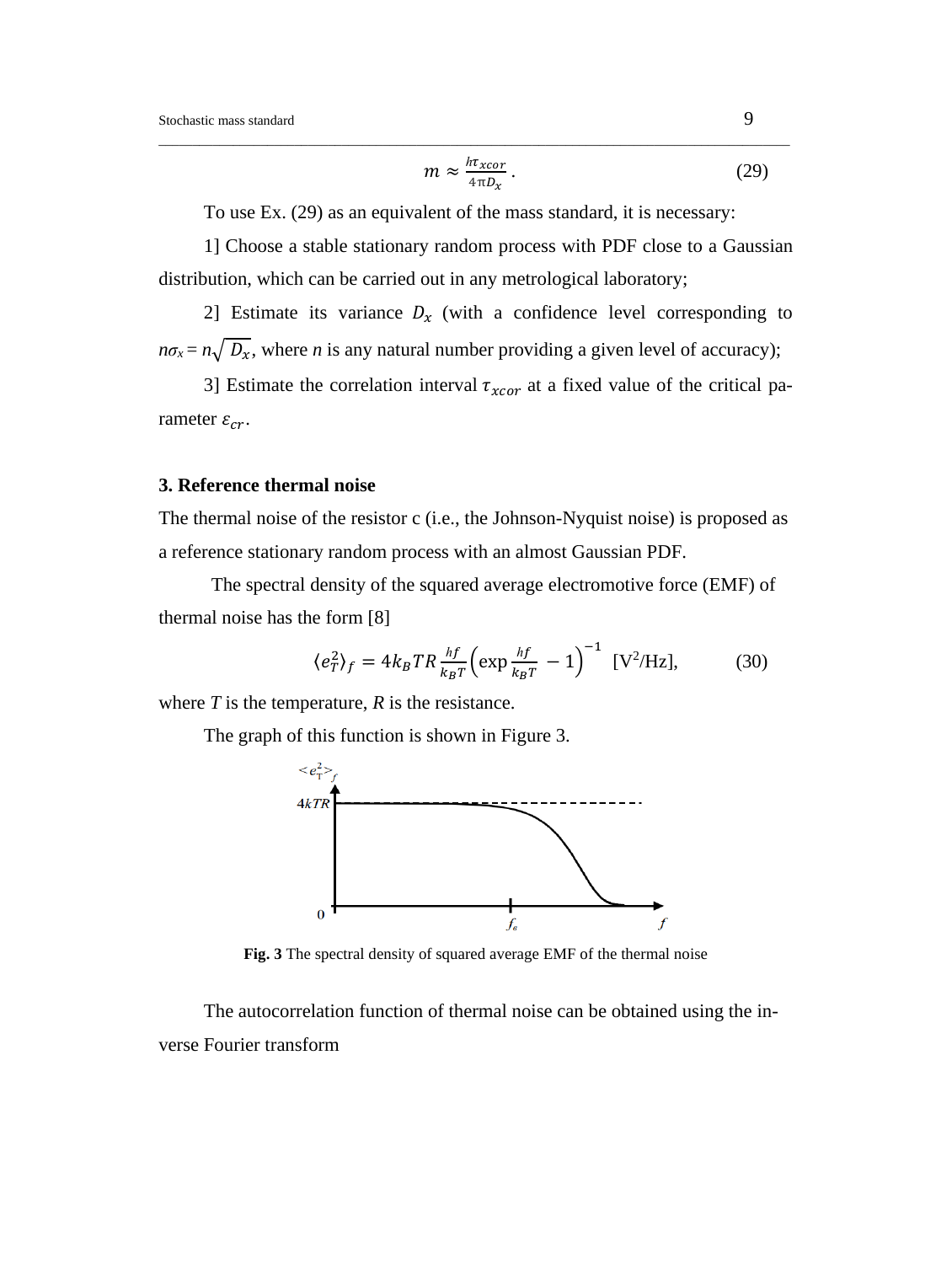$$
R(\tau) = \frac{1}{2\pi} \int_{-\infty}^{\infty} \langle e_T^2 \rangle_f e^{i2\pi f \tau} df = \frac{1}{2\pi} \int_{-\infty}^{\infty} \frac{4Rh2\pi f}{\left(\exp\frac{h2\pi f}{k_B T} - 1\right)} e^{i2\pi f \tau} df.
$$

\_\_\_\_\_\_\_\_\_\_\_\_\_\_\_\_\_\_\_\_\_\_\_\_\_\_\_\_\_\_\_\_\_\_\_\_\_\_\_\_\_\_\_\_\_\_\_\_\_\_\_\_\_\_\_\_\_\_\_\_\_\_\_\_\_\_\_\_\_\_\_\_\_\_\_\_\_\_\_

However, in the frequency range for which the inequality

$$
\langle e_T^2 \rangle_f = 4k_BTR \tag{31}
$$

spectral density (32) can be considered constant, i.e. frequency independent (Nyquist formula) [8]:

$$
\langle e_T^2 \rangle_f = 4k_BTR. \tag{32}
$$

Therefore, thermal noise in a wide range from 0 Hz to the upper frequency of the  $f_e \approx \frac{k_B T}{h}$  $\frac{B^I}{h}$  [Hz] (for example, at T= 300 K we have  $f_e \approx 6 \cdot 10^{12}$  Hz) (33) can be viewed as white noise with an autocorrelation function:

$$
R(\tau) = \sigma^2 \delta(\tau) = 4k_B TR\delta(\tau), \tag{34}
$$

where  $\delta\tau$  is the delta function;

$$
\sigma^2 = D(e_T) = 4k_BTR \quad [V^2s] = \left[\frac{J^2s}{c^2}\right]
$$
 (35)

is the variance of the considered stationary random process (i.e. thermal noise).

We multiply Ex. (35) by a constant value, composed of the fundamental physical constants

$$
\frac{e^2}{h^2 c^2}
$$
 with the dimension  $\left[\frac{c^2}{m^2 J^2}\right]$ . (36)

As a result, we get the value

$$
\frac{4k_B T Re^2}{h^2 c^2}
$$
 with the dimension  $\left[\frac{s}{m^2}\right]$ . (37)

Its reciprocal

$$
\frac{h^2 c^2}{4k_B T Re^2}
$$
 has the dimension of kinematic viscosity  $\left[\frac{m^2}{s}\right]$ . (38)

Therefore, the value (38) can be put in accordance with relation (24)

$$
\frac{h^2c^2}{4k_BTRe^2} := \frac{h}{2\pi m} := \frac{2\sigma_x^2}{\tau_x} \quad \left[\frac{m^2}{s}\right].\tag{39}
$$

This relation allows expressing the mass in terms of thermal noise parameters (i.e. a stable, stationary random process)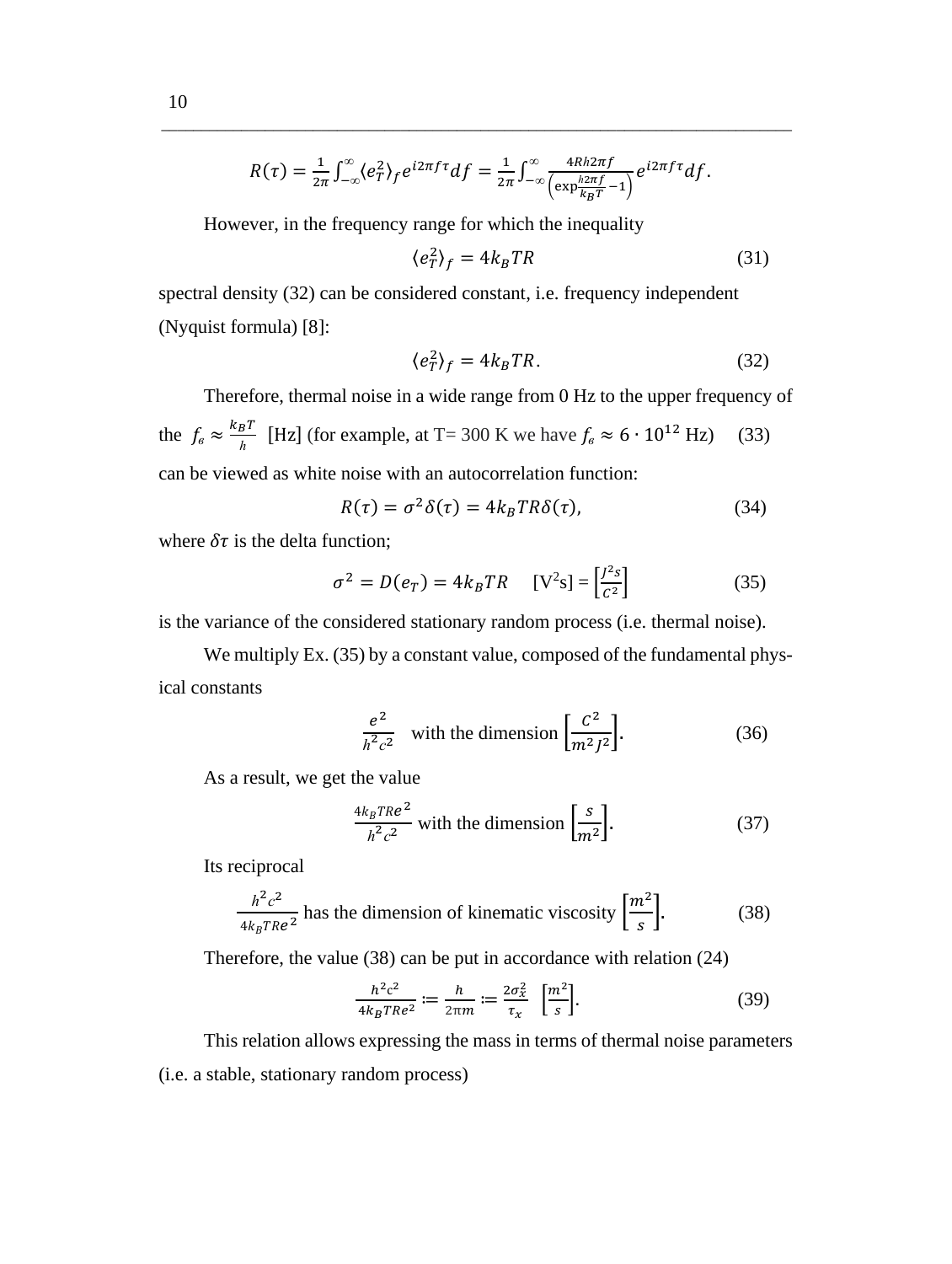$$
m := \frac{2k_B T Re^2}{\pi h c^2}.
$$
\n(40)

For the most accurate determination of the resistance R, we can use the quantum Hall effect

\_\_\_\_\_\_\_\_\_\_\_\_\_\_\_\_\_\_\_\_\_\_\_\_\_\_\_\_\_\_\_\_\_\_\_\_\_\_\_\_\_\_\_\_\_\_\_\_\_\_\_\_\_\_\_\_\_\_\_\_\_\_\_\_\_\_\_\_\_\_\_\_\_\_\_\_\_\_\_\_\_\_\_\_\_\_\_\_\_\_\_\_\_

$$
R = \frac{h}{je^2},\tag{41}
$$

where *j* is an integer associated with the Landau filling factor.

Substituting Ex. (41) into relation (40), we obtain

$$
m \coloneqq \frac{2}{j\pi} \frac{k_B T}{c^2} \,. \tag{42}
$$

This relation corresponds to the formula for the equivalence of the energy *E* and the mass of A. Einstein

$$
m = \frac{E}{c^2}.\tag{43}
$$

At the same time, the equivalent of mass  $m = 1$  kg corresponds to a large value of thermal energy

$$
k_B T = \frac{j\pi}{2} c^2 \approx 14 \cdot 10^{16} [J]. \tag{44}
$$

However, the International system of units (SI) allows the use of fractional quantities. Therefore,  $10^{-16}$  fraction of 1 kg can be taken as the equivalent of the mass standard.

Formally, with fixed values of the fundamental constants  $k_B$  and  $c$ , nothing prevents us from taking as a mass standard the value corresponding to the temperature of the triple point of water  $T = 273.16$  K and  $j = 1$ . Then the expression (44) takes the form

$$
m := \frac{\pi}{2} \frac{k_B \cdot 273,16}{c^2} \,. \tag{45}
$$

It remains to solve the problem of transferring this unit to measuring instruments.

To do this, it is proposed to use ampere-balance, in the superconducting ring of which a current flow generated by thermal noise at a temperature  $T = 273.16$  K, with a spectral density [8]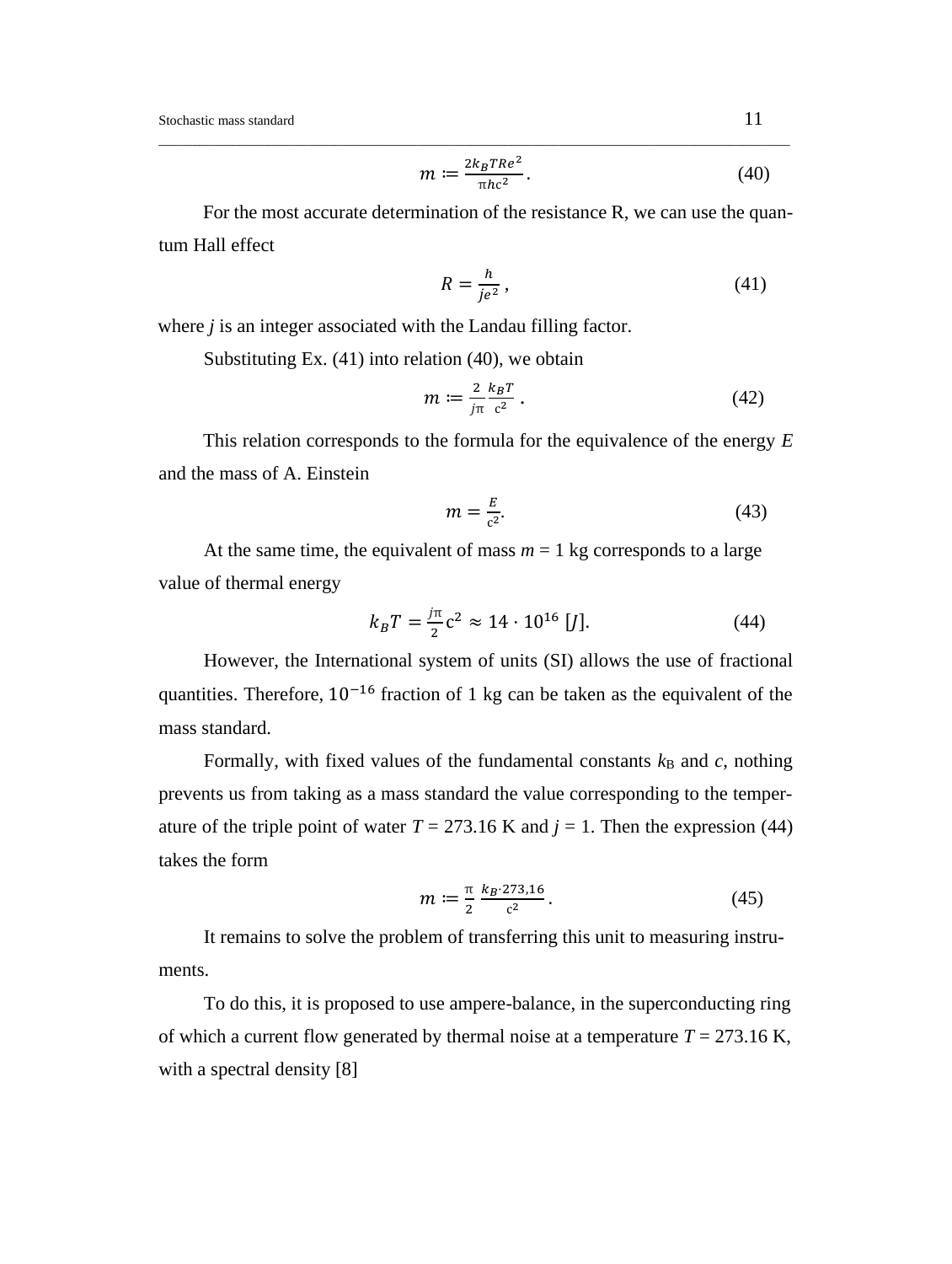$$
\langle i_T^2 \rangle_f = \frac{4k_B T}{R} = \frac{4k_B \cdot 273.16}{R} \left[ \frac{A^2}{\text{Hz}} \right],\tag{46}
$$

or taking into account the Ex. (41) (i.e. when you use a superconducting quantum Hall effect [9])

\_\_\_\_\_\_\_\_\_\_\_\_\_\_\_\_\_\_\_\_\_\_\_\_\_\_\_\_\_\_\_\_\_\_\_\_\_\_\_\_\_\_\_\_\_\_\_\_\_\_\_\_\_\_\_\_\_\_\_\_\_\_\_\_\_\_\_\_\_\_\_\_\_\_\_\_\_\_\_

$$
\langle i_T^2 \rangle_f = \frac{4k_B T}{R} = \frac{4j e^2 k_B \cdot 273.16}{h} \left[ \frac{A^2}{Hz} \right]. \tag{47}
$$

This approach can significantly simplify the solution of the problem of preservation, reproducibility and transmission of the mass standard.

### **4. Conclusions**

Fixing the numerical values of the fundamental physical constants *h*, *e*, *k<sub>B</sub>*, *c*, *N<sub>A</sub>* on the basis of the resolutions of the 26th GCWM opens up wide possibilities for applying various physical principles to determine the standards of physical quantities.

In particular, this article proposes to use the possibility of expressing the ratio of the Planck constant to the mass of a particle through the ratio of the main averaged characteristics of a Gaussian stationary random process: the doubled variance to the autocorrelation coefficient of this process (24). Whence follows the desired dependence (31)

$$
m \approx \frac{h\tau_{xcor}}{4\pi D_x}.
$$

As a realization of this idea, the theoretical possibility of using thermal noise as a Gaussian stationary random process is considered.

As a result, it was proposed to take as a standard of energy mass the value corresponding to the thermodynamic temperature of the triple point of water *T* = 273.16 K (47)

$$
m \coloneqq \frac{\pi}{2} \frac{k_B T}{c^2} = \frac{\pi}{2} \frac{k_B \cdot 273,16}{c^2}.
$$

To transfer this value to measuring instruments, it is proposed to consider the possibility of using ampere-balance, in which a superconducting ring is used instead of a wire coil, in which thermal noise with spectral density (48) occurs.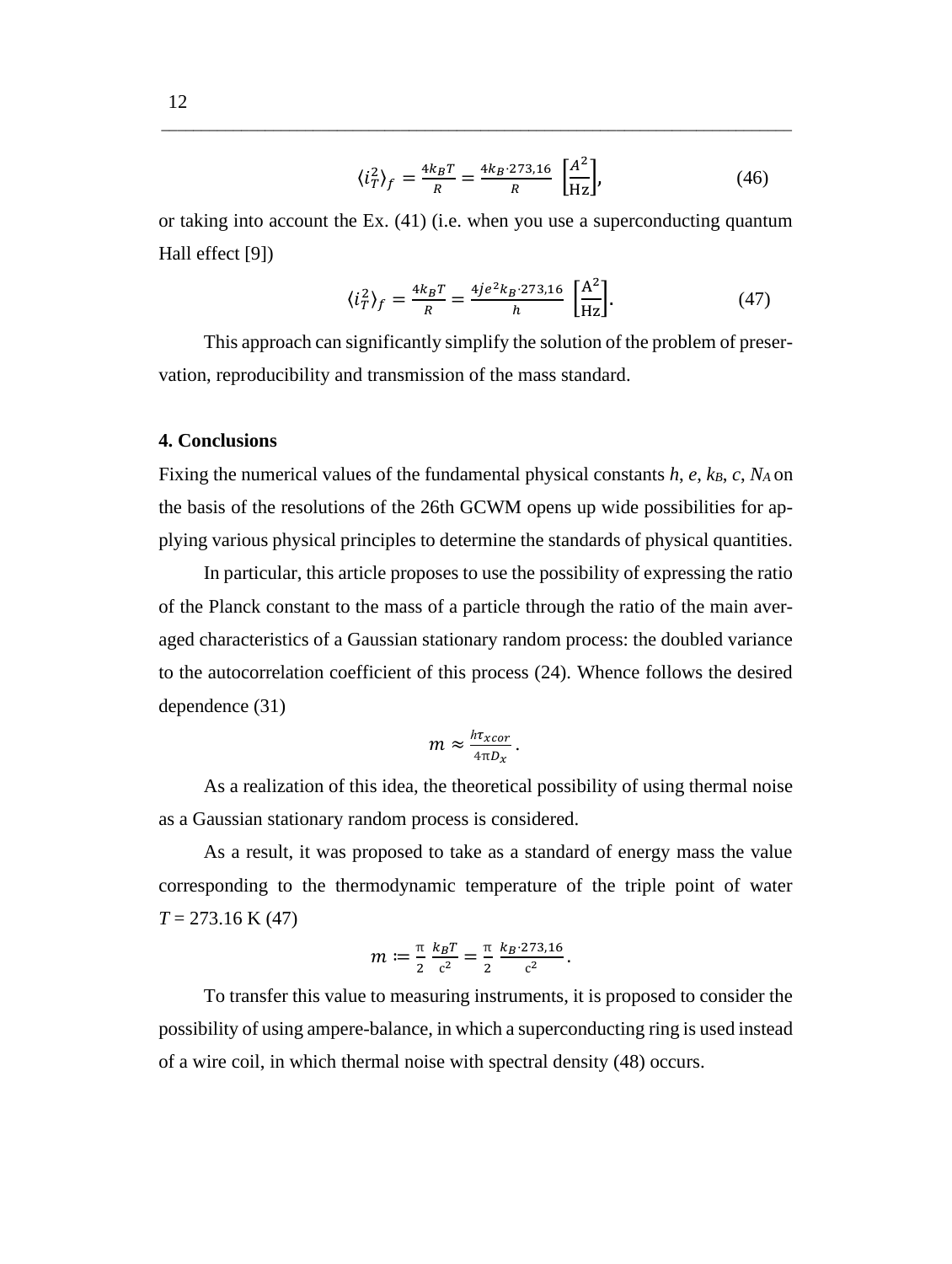$$
\langle i_T^2 \rangle_f = \frac{4k_B T}{R} = \frac{4j e^2 k_B 273,16}{h} \left[ \frac{A^2}{\Gamma \mu} \right].
$$

\_\_\_\_\_\_\_\_\_\_\_\_\_\_\_\_\_\_\_\_\_\_\_\_\_\_\_\_\_\_\_\_\_\_\_\_\_\_\_\_\_\_\_\_\_\_\_\_\_\_\_\_\_\_\_\_\_\_\_\_\_\_\_\_\_\_\_\_\_\_\_\_\_\_\_\_\_\_\_\_\_\_\_\_\_\_\_\_\_\_\_\_\_

The design of the conductive ring must be such that it exhibits the superconducting quantum Hall effect. That is, the thickness of such a ring should not exceed several atomic layers.

It is possible that the creation of a thermal superconducting ampere-balance will turn out to be no less complex and expensive project than the Kibble balance. However, hope for success is inspired by the fact that in Ex. (49) there are significantly fewer parameters to be measured and controlled than in Ex. (1).

In addition, the project to create a "Thermal superconducting ampere-balance" (for measuring the energy mass  $m_E$ ) can develop in parallel with the Kibble balance project (for measuring the gravitational mass  $m<sub>g</sub>$ ) and the project "Counting atoms in a quasi-ideal ball of silicon-28" (for measuring the inertial mass *mi*). The question of the equivalence of all three masses  $m_E = m_g = m_i$  still remains open.

Appendix 1

#### **A1 Exclusion of the concept of mass**

Let us return to consideration of Ex. (31)

$$
m \approx \frac{h\tau_{xcor}}{4\pi D_x}.
$$
 (A1)

Obviously, the inertia of the stochastic system under study is related to the ratio of the main averaged characteristics of the stationary random process  $\tau_{xcor}/D_x$  with the dimension [s/m<sup>2</sup>].

The concept of mass (*m*) in this case is introduced artificially by means of the dimensional constant *h*.

In other words, to describe the inert properties of a body, it is not necessary to introduce the concept of mass. Often, by the trajectory of a compact object, one can judge its resistance to force influences that affect a change in its state.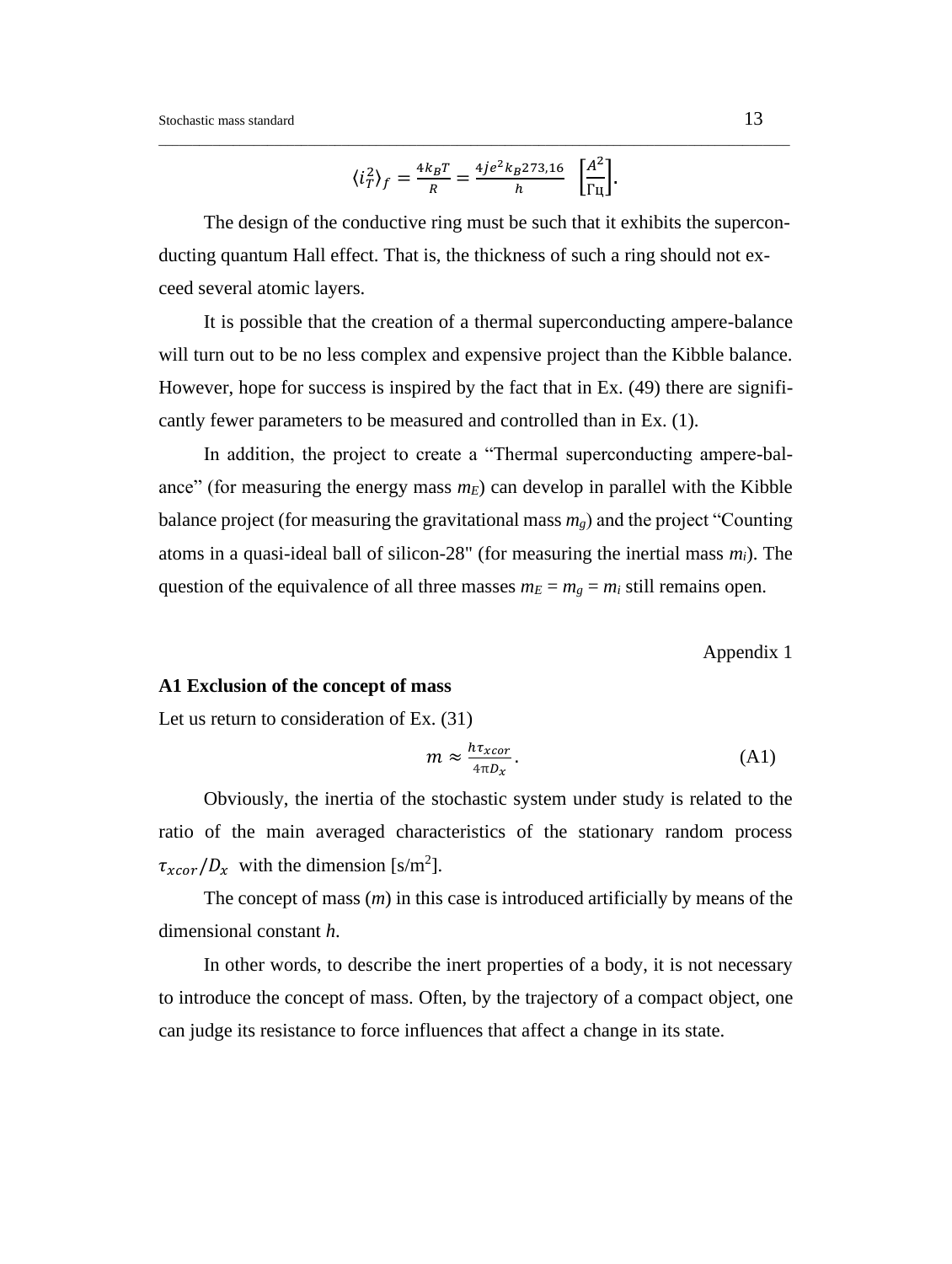Similarly, it can be shown that the gravitational mass is an unnecessary concept, which is introduced using a dimensional constant – the gravitational constant *G*, and the energy mass is artificially introduced using a dimensional constant – the Boltzmann constant  $k_{\text{B}}$ .

\_\_\_\_\_\_\_\_\_\_\_\_\_\_\_\_\_\_\_\_\_\_\_\_\_\_\_\_\_\_\_\_\_\_\_\_\_\_\_\_\_\_\_\_\_\_\_\_\_\_\_\_\_\_\_\_\_\_\_\_\_\_\_\_\_\_\_\_\_\_\_\_\_\_\_\_\_\_\_

In connection with the foregoing, the question is quite reasonable and appropriate: "Maybe we should completely get rid of the concept of mass with the dimension of a kilogram?"

This will require a complete revision of the system of units of measurement, but at the same time, science will cleared of many superfluous and insufficiently defined concepts such as force, energy, momentum, etc.

The development of the massless concept can begin with the reformulation of the three laws of classical Newton mechanics:

| <b>Mass-dependent concept</b>                                                                                                                                                       | <b>Massless concept</b>                                                                                                                                                                                                                                                                                                                                                                                                                                   |
|-------------------------------------------------------------------------------------------------------------------------------------------------------------------------------------|-----------------------------------------------------------------------------------------------------------------------------------------------------------------------------------------------------------------------------------------------------------------------------------------------------------------------------------------------------------------------------------------------------------------------------------------------------------|
| Newton's First Law<br>$v_x = \frac{dx}{dt} = const,$<br>when $F_x = 0$                                                                                                              | First Law of the<br>mass independent mechanics<br>$v_x = \frac{dx}{dt} = const,$<br>(A2)<br>when $a_x = 0$                                                                                                                                                                                                                                                                                                                                                |
| Newton's Second Law<br>$F_x = ma_x'$ [N],<br>where<br>$F_x$ is the x-component of the force vector;<br>$a'_x = \frac{d^2x}{dt^2}$ is the x-component of the "ideal"<br>acceleration | Second law of the<br>mass independent mechanics<br>$a_x = \mu_x a'_x \left[ \frac{M}{c^2} \right],$<br>(A3)<br>where<br>$a_x$ is the x-component of the "actual" acceleration,<br>taking into account the resistance to a change<br>in the state of motion;<br>$a'_x = \frac{d^2x}{dt^2}$ is x-component of the "ideal" accelera-<br>tion:<br>$\mu_{x}$ is a dimensionless resistance coefficient that<br>connects the "actual" and "ideal" accelerations |
| Newton's Third Law<br>Action equals reaction<br>$F_x = -F_x$ [N].                                                                                                                   | Third law of the<br>mass independent mechanics<br>$a_x = -a_x \left  \frac{M}{c^2} \right .$<br>(A4)                                                                                                                                                                                                                                                                                                                                                      |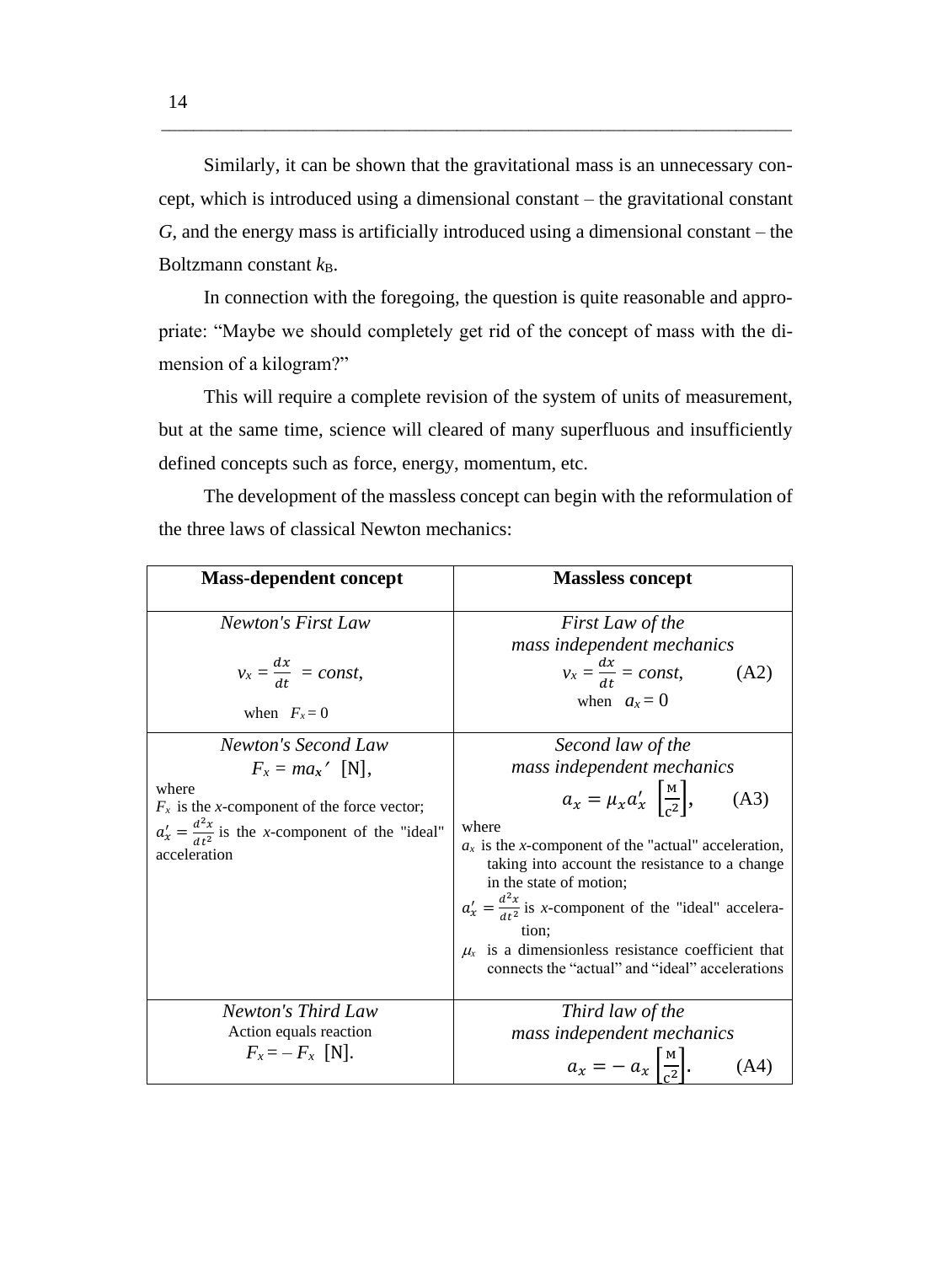Obviously, with a mass-independent formulation, the meaning and properties of mechanics do not change at all. Only the superfluous, unclear concept of "mass" disappears, which, based on the principle of "Occam's razor", should be discarded.

\_\_\_\_\_\_\_\_\_\_\_\_\_\_\_\_\_\_\_\_\_\_\_\_\_\_\_\_\_\_\_\_\_\_\_\_\_\_\_\_\_\_\_\_\_\_\_\_\_\_\_\_\_\_\_\_\_\_\_\_\_\_\_\_\_\_\_\_\_\_\_\_\_\_\_\_\_\_\_\_\_\_\_\_\_\_\_\_\_\_\_\_\_

The reason for inertia is connected with the properties of the space around us. Therefore, in order to formulate the massless concept at a more fundamental level, consider the propagation of a light beam in vacuum with a speed *c*, which is described by the square of the interval

$$
ds^2 = c^2 dt^2 - dx^2 - dy^2 - dz^2.
$$
 (A5)

Let's take the value of  $c^2 dt^2$  out of brackets, and extract the root from the two sides of the resulting expression

$$
ds = cdt \sqrt{1 - \frac{v^2}{c^2}},\tag{A6}
$$

where  $v = (dx^2 + dy^2 + dz^2)^{1/2}/dt = dl/dt$   $\int_{0}^{M}$ с  $(A7)$ 

is the speed of the light source relative to vacuum.

The 4-velocity vector in the framework of the special theory of relativity is defined by the expression

$$
u_i = dx_i/ds. \tag{A8}
$$

Substitute Ex. (A6) into (A8), as a result we obtain

$$
u_i = \left[ \frac{1}{\sqrt{1 - \frac{v^2}{c^2}}}, \frac{v_x}{c \sqrt{1 - \frac{v^2}{c^2}}}, \frac{v_y}{c \sqrt{1 - \frac{v^2}{c^2}}}, \frac{v_z}{c \sqrt{1 - \frac{v^2}{c^2}}} \right].
$$
 (A9)

Differentiating the components of the 4-velocity vector (A9) with respect to *ct*, we obtain the components of the 4-acceleration vector

$$
\frac{du_i}{cdt} = \left[ \frac{d}{cdt} \left( \frac{1}{\sqrt{1 - \frac{v_x^2}{c^2}}} \right), \frac{d}{cdt} \left( \frac{v_x}{c\sqrt{1 - \frac{v_x^2}{c^2}}} \right), \frac{d}{cdt} \left( \frac{v_x}{c\sqrt{1 - \frac{v_x^2}{c^2}}} \right), \frac{d}{cdt} \left( \frac{v_x}{c\sqrt{1 - \frac{v_x^2}{c^2}}} \right) \right]. \quad (A10)
$$

Consider the *x*-component of the 4-acceleration vector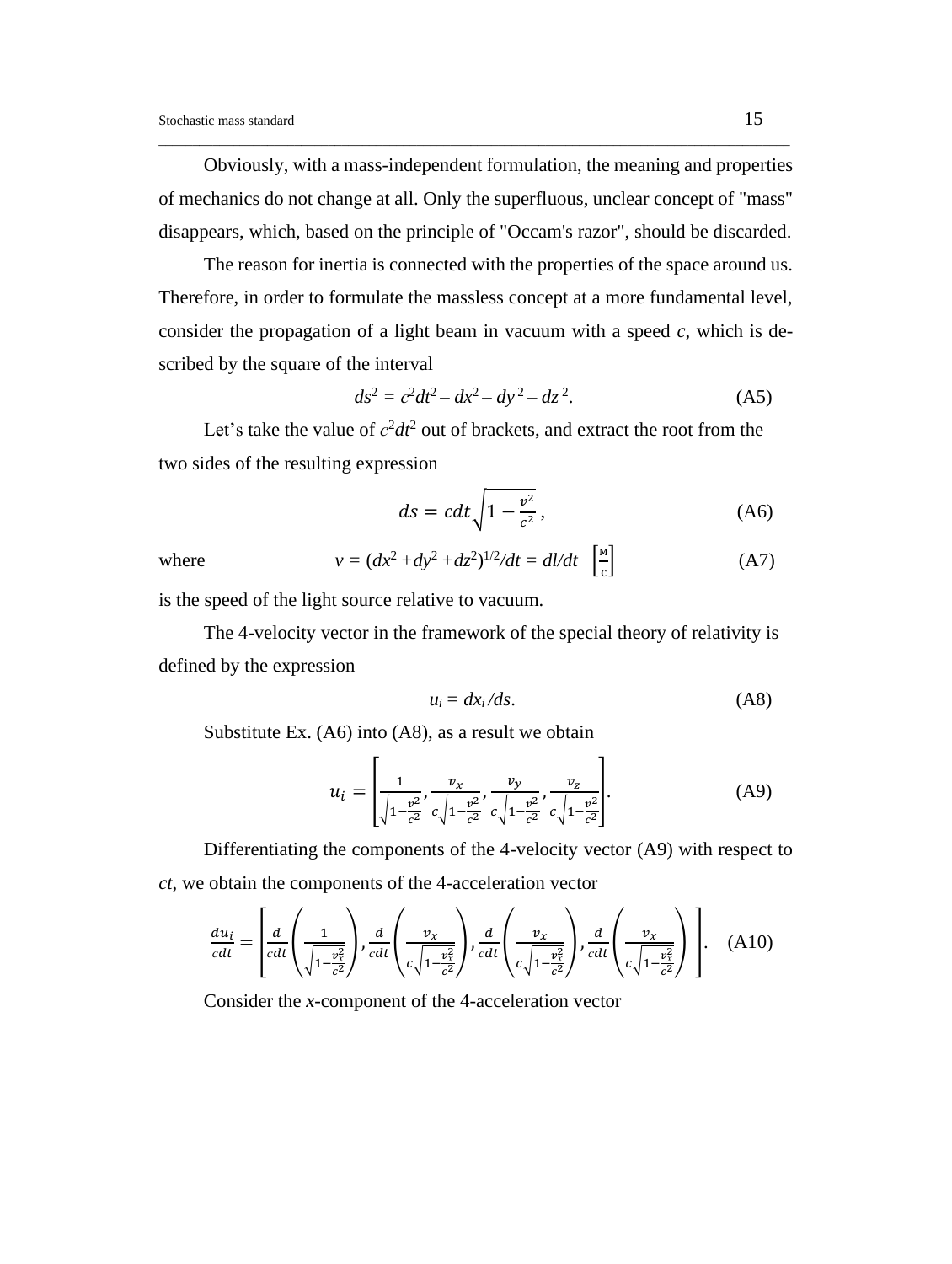$$
\frac{du_x}{cdt} = \frac{d}{cdt} \left( \frac{v_x}{c\sqrt{1 - \frac{v_x^2}{c^2}}} \right),\tag{A11}
$$

where the value

$$
\frac{d}{dt}\left(\frac{v_x}{\sqrt{1-\frac{v_x^2}{c^2}}}\right) = a_x \left[\frac{M}{c^2}\right]
$$
\n(A12)

has the dimension of the *x*-component of the 3-acceleration vector.

 $\overline{ }$ 

Let's perform the differentiation operation on the left side of the Ex. (A12)

\_\_\_\_\_\_\_\_\_\_\_\_\_\_\_\_\_\_\_\_\_\_\_\_\_\_\_\_\_\_\_\_\_\_\_\_\_\_\_\_\_\_\_\_\_\_\_\_\_\_\_\_\_\_\_\_\_\_\_\_\_\_\_\_\_\_\_\_\_\_\_\_\_\_\_\_\_\_\_

$$
a_x = \left(\frac{1}{\sqrt{1 - \frac{v_x^2}{c^2}}} + \frac{v_x^2}{c^2 \left(1 - \frac{v_x^2}{c^2}\right)^2}\right) \frac{dv_x}{dt},
$$
\n(A13)

and introduce the notation

$$
dv_x/dt = a'_x. \tag{A14}
$$

In this case, Ex. (A13) takes the form

$$
a_x = \left(\frac{1}{\sqrt{1 - \frac{v_x^2}{c^2}}} + \frac{v_x^2}{c^2 \left(1 - \frac{v_x^2}{c^2}\right)^{\frac{3}{2}}}\right) a'_x ,
$$
 (A15)

where  $a_x$  is the "actual" acceleration;

 $a_x$ <sup>'</sup> is the "ideal" acceleration.

The resulting Ex. (A15) has the form of the Second law of mass-independent mechanics (A3)

$$
a_x = \mu_x a_x',\tag{A16}
$$

where

$$
\mu_x = \left(\frac{1}{\sqrt{1 - \frac{v_x^2}{c^2}}} + \frac{v_x^2}{c^2 \left(1 - \frac{v_x^2}{c^2}\right)^{\frac{3}{2}}}\right) \tag{A17}
$$

is a dimensionless coefficient of vacuum resistance linking the "actual" and "ideal" accelerations of the light source.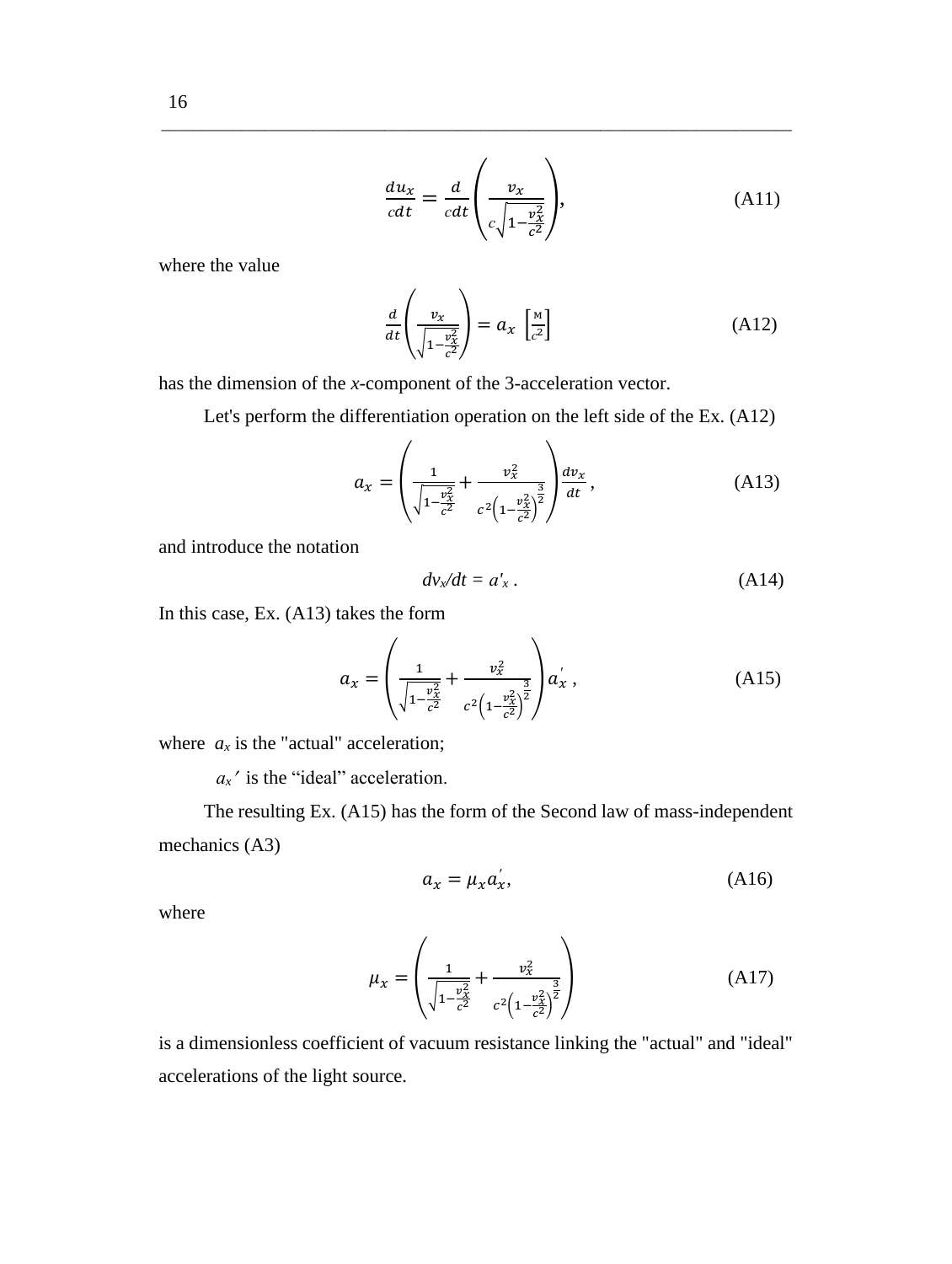.

The coefficient  $\mu$  shows how the vacuum resistance changes when the speed of movement of the light source changes in the direction of the *x* axis.

\_\_\_\_\_\_\_\_\_\_\_\_\_\_\_\_\_\_\_\_\_\_\_\_\_\_\_\_\_\_\_\_\_\_\_\_\_\_\_\_\_\_\_\_\_\_\_\_\_\_\_\_\_\_\_\_\_\_\_\_\_\_\_\_\_\_\_\_\_\_\_\_\_\_\_\_\_\_\_\_\_\_\_\_\_\_\_\_\_\_\_\_\_

From the expression (A17) it can be seen that at the very beginning of the movement (i.e. at  $v_x = 0$ ) the resistance is  $\mu_x = 1$ . Whereas at  $v_x = c$ , the vacuum becomes an almost infinite obstacle to further increase in the velocity of the source  $(i.e.,  $\mu_x = \infty$ ).$ 

This is similar to the beginning of the movement of a solid body in the air. At the beginning, the air practically does not manifest itself, however, as the speed of the body increases, the air resistance increases and reaches a maximum at a body speed close to the speed of sound.

The coefficient  $\mu$  shows how the vacuum resistance changes with a change in the speed of the light source in the direction of the *x* axis.

Vacuum resistance (A17) is associated with the limitation of the speed of light, and this property of the space around us underlies all physical phenomena.

*It is interesting to note that in SI the unit of resistance is "Ohm", and in Hinduism the mantra "Om" (*ॐ*) is the original sacred sound vibration, by which the entire Universe was created.*

Therefore, the consistent construction of the theory (statics, kinematics and dynamics) based on the dimensionless concept of "resistance of the vacuum" will naturally lead to the complete geometrization of all physical views (as shown in [11]), and only the speed of light in vacuum will remain among the dimensional fundamental constants and the parametric radius of the Universe [11].

The exclusion of the outdated heuristic concept of "mass" will lead to significant progress in the philosophical rethinking of the surrounding reality, and a completely geometrized physics cleared of this concept can lead to significant technological breakthroughs in various branches of knowledge.